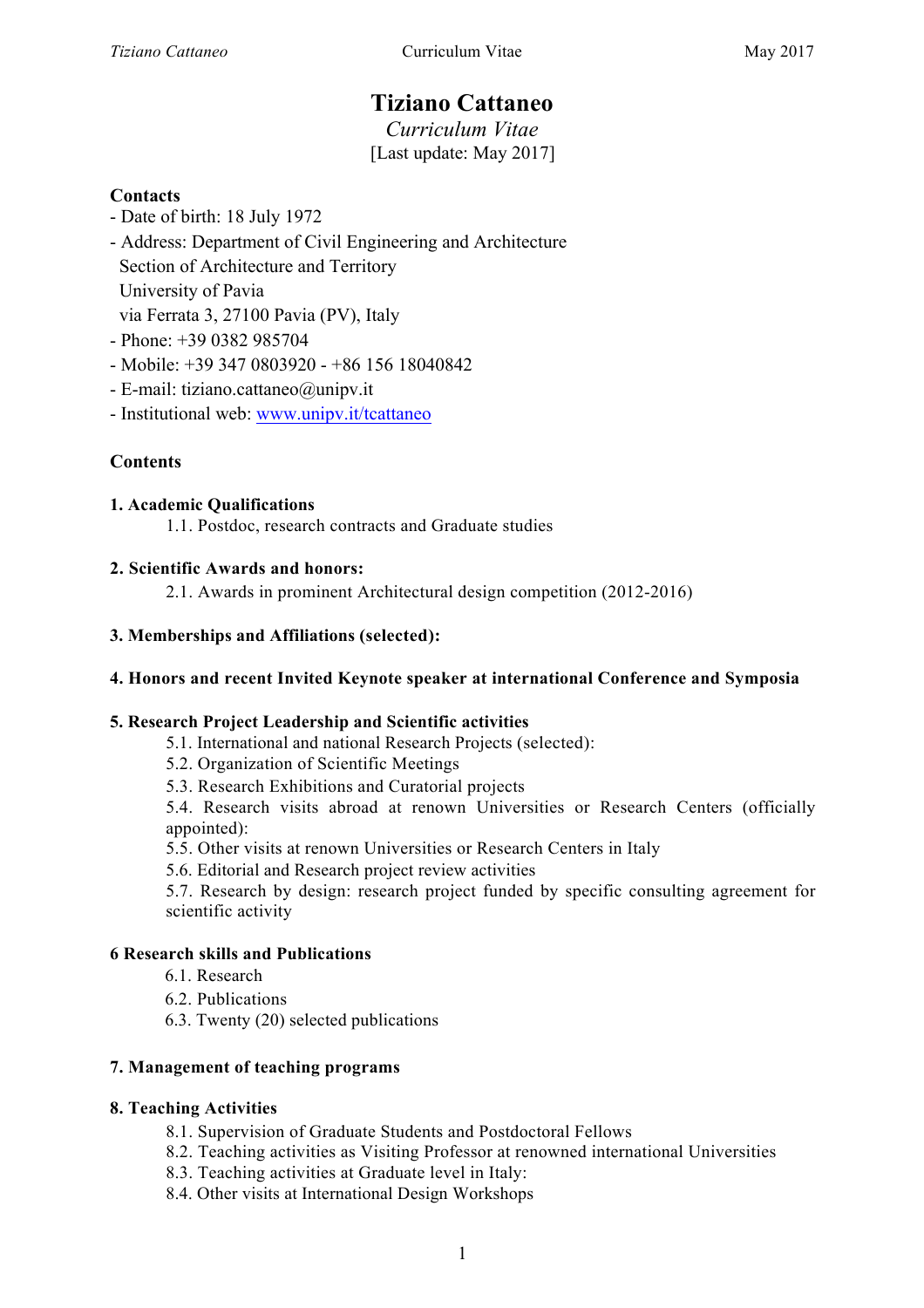### **1. Academic Qualifications**

2007 – present: **Assistant Professor/Researcher** in Architecture and urban design at the Department of Civil Engineering and Architecture, University of Pavia, Italy. [Ricercatore dal 2007 e confermato dal 2010, SSD ICAR/14].

2012 – present: **Visiting Associate Professor** at College of Architecture and Urban Planning, Tongji University, Shanghai, China.

2013 – present: **Founder Director** of China Lab. for Architecture and Urban Studies, which is operative in both, University of Pavia, Italy and Tongii University, China. www.chinaurbanlab.com

2011 – present: **Founder and Principal Investigator** of Rural Architectural Intensification research group, University of Pavia, Italy. www.raintesification.com

2016: **Co-Founder** of Core-A a think tank interdisciplinary group dedicated to research and design on a variety of subjects within contemporary architecture and urbanism, Milan-Shanghai-Boston. www.core-a.info

2016: **Director** of the Architecture and Landscape Construction Lab. (Laboratorio di Costruzione del Paesaggio e dell'Architettura – LCPa), Department of Civil Engineering and Architecture, University of Pavia, Italy.

2011 – 2016: **Founder and Partner** of the Research Institute for Architecture, Landscape and Territory Organization (RIALTO Ltd.) University Spin-off of University of Pavia for technological transfer.

### **1.1. Postdoc, research contracts and Graduate studies**

2005 – 2006: **Postdoctoral Fellow** at the Department of Building and Territorial Engineering, University of Pavia, Italy.

2004 -2005: **Postdoctoral research assistant** at the Department of Building and Territorial Engineering, University of Pavia, Italy.

2004: **PhD in Building Engineering/Architecture**, Department of Civil Engineering and Architecture, University of Pavia, Italy.

2003: **Post-lauream degree** in *Social Science and Humanities*, Advanced School for Integrated Studies, Institute for Advanced Study of Pavia (IUSS), Italy.

1998: **Master in Architecture**, Faculty of Architecture, Polytechnic of Milan, Italy.

### **2. Scientific Awards and honors:**

May. 2017: **Appointed Chair Professor** at College of Design and Innovation of Tongji University within the "1000 Talent Plan" of Shanghai, P.R. China. [starting from December  $1^{\text{st}}$ , 2017]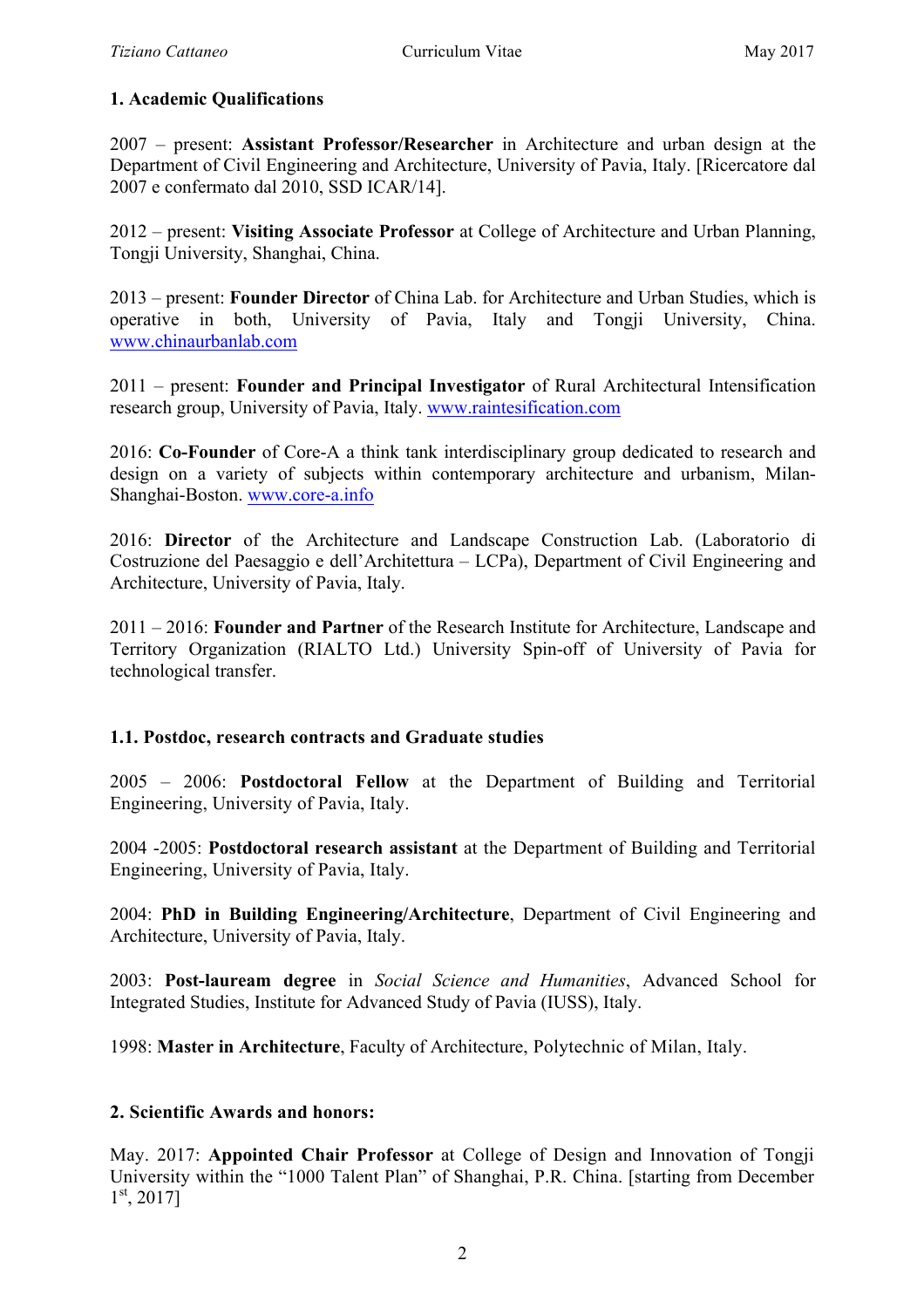2017: **Appointed Evaluation Support Fellow in the Buildings contest** by the MIT Climate Co Lab of the Massachusetts Institute of Technology, Cambridge, Massachusetts USA. [Reference letter: Jennifer Perron, MIT Climate CoLab Community and Partnerships Manager, MIT Center for Collective Intelligence]

Feb. 2017: **Appointed ASCE 2016 Outstanding Reviewer** awarded by the editor of the *Journal of urban Planning and Development*, American Society of Civil Engineering.

Sept. 2016-Feb. 2017: **Recipient of the "Pavia-Boston Research Grant",** awarded by the University of Pavia to support research visits of outstanding researchers and scholars at the Massachusetts Institute of Technology (MIT), Department of Urban Studies and Planning. . [Reference person at MIT-DUSP: Prof. Tunney Lee]

2016: **Appointed in the peer group of experts** as Catalyst for the Buildings Contest 2016 by the MIT Climate Co Lab of the Massachusetts Institute of Technology, Cambridge, Massachusetts USA. [Reference letter: Laur Fisher, Project Manager Climate CoLab, MIT Center for Collective Intelligence]

2015 Oct.: **Judges' Choice Winner** of the Rural Resilience Contest, awarded by the Climate Co Lab of the Massachusetts Institute of Technology (MIT) Cambridge, Massachusetts USA, to outstanding international scientists who have explored innovative topics in their scientific research areas to advance climate change solutions.

2015 Aug.: **Appointed Italian excellence for innovation** in best practice research in ruralurban studies awarded by the Italia Camp Foundation with the Italian Pavilion Expo Milan 2015 and the Minister of Agriculture, Forestry and Environmental Policies (Mipaaf).

2013 – 2015: **Appointed Technical Fellow** by Tongji Architectural Design (Group) Co.,LTD, Shanghai, China, for the specific project of the Chinese Corporate United Pavilion at Expo Milan 2015.

2013 – 2014: **Appointed (two times) Research Expert** within the China's Recruitment Program of High-end Foreign Experts by The State Administration of Foreign Experts Affairs of China (SAFEA) for teaching and research period at the College of Architecture and Urban Planning, Tongji University, P.R. China. http://en.safea.gov.cn

2010: **First Prize Design Award as Tutor** at the International Design Workshop for the best project *The after use of Expo Shanghai 2010 site*, awarded by Institute for Advanced Study of Pavia (IUSS), Italy and Tongji University, P.R. China.

2005: **Special Mention Design Award as Tutor** at the International Design Seminar "Urban Culture and Landscape Renewal" for the project *Expo 2010 Shanghai Landscape renewal* awarded by Institute for Advanced Study of Pavia (IUSS) and Tongji University, P.R. China.

# **2.1. Awards in prominent Architectural design competition (2012-2016)**

- He received 12 Prizes and Awards in national and international design competition of which in the last four years: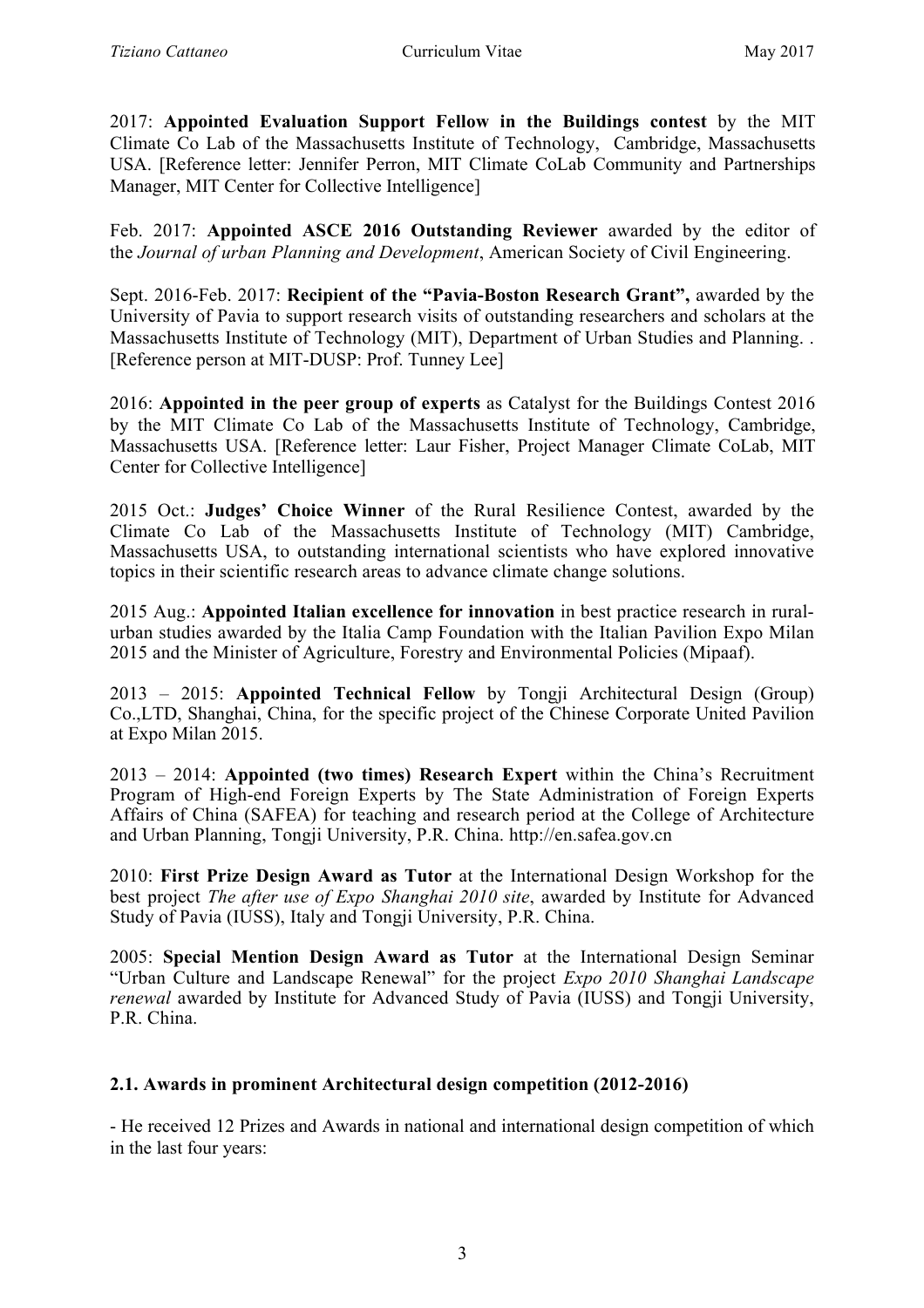*June 2016*: **1st Prize** for the project *The New House of Culture* awarded by Bergamo Province, for the design competition: The New House of Culture, San Giovanni Bianco, Italy. (with: G.D. Manzoni, E. Giorgi, P. Bacci).

*June 2014:* **1st Prize** for the project *Territory Talent* awarded by Conact Market Entry Management GMBH Zum and Aareal Bank AG, for the design competition: Redevelopment of a shopping center, Villa Verucchio, Italy. (with: G.D. Manzoni, K. Liu, I. Delsante, E. Giorgi).

*February 2014:* **Winner Prize** for the project *Station stage* awarded by Zhuhai urban Construction Group Co. Ltd., for the design competition: 2014 Art project collection for Zhuhai modern tramcar stations, China. (with: M. Ni).

*December 2012:* **2nd Prize ex-equo** for the project *Cotton Art Park, C.A.P.* awarded by Confindustria Bergamo, for the design competition: Re-use of disused industrial sites. Bergamo, Italy. (with: G.D. Manzoni, I. Delsante, N. Bertolino, E. Giorgi, A. Pennacchio, Rialto Ltd.).

# **3. Memberships and Affiliations (selected):**

2016 – 2017: **Academic Partner** of *10YFP Sustainable Tourism Programme* of the *United Nation World Tourism Organization* (UNWTO). http://sdt.unwto.org/partners-10yfp-stp

2015 - present: **Founder Member** of the *Association of Italian Scholars in Eastern China* of which the Honorary President is the Consul General of Italy in Shanghai.

2015 - present: **Research Fellow** at *UATC-lab., Urban and Architecture Theory & Criticism*, of College of Architecture and Urban Planning of Tongji University, Shanghai, P.R. China.

2013 - present: **University Research Affiliate** at the *Institute of Architecture and Urban Studies (IAUS)*, College of Architecture and Urban Planning, Tongji University, China.

2014 - present: **Member of the Advisory Board** of the *Dual Masters Degree Program in Building Engineering and Architecture* between University of Pavia, Italy, and College of Architecture and Urban Planning, Tongji University, China.

2010 – present: **Member** of the *National Association of University Teachers of Architectural Design (Pro-Arch)*, Italy. [Associazione Nazionale dei Docenti di Progettazione Architettonica].

2010 – present: **Member** of the *National Institute of Architecture - IN/ARCH,* Italy. [Founded by Bruno Zevi in 1959, with official headquarters in Rome and Milan, Italy.

2002 – present: **First Class Registered Architect** at the *National Architects Association* – Pavia province, Italy.

**4. Honors and recent Invited Keynote speaker at international Conference and Symposia**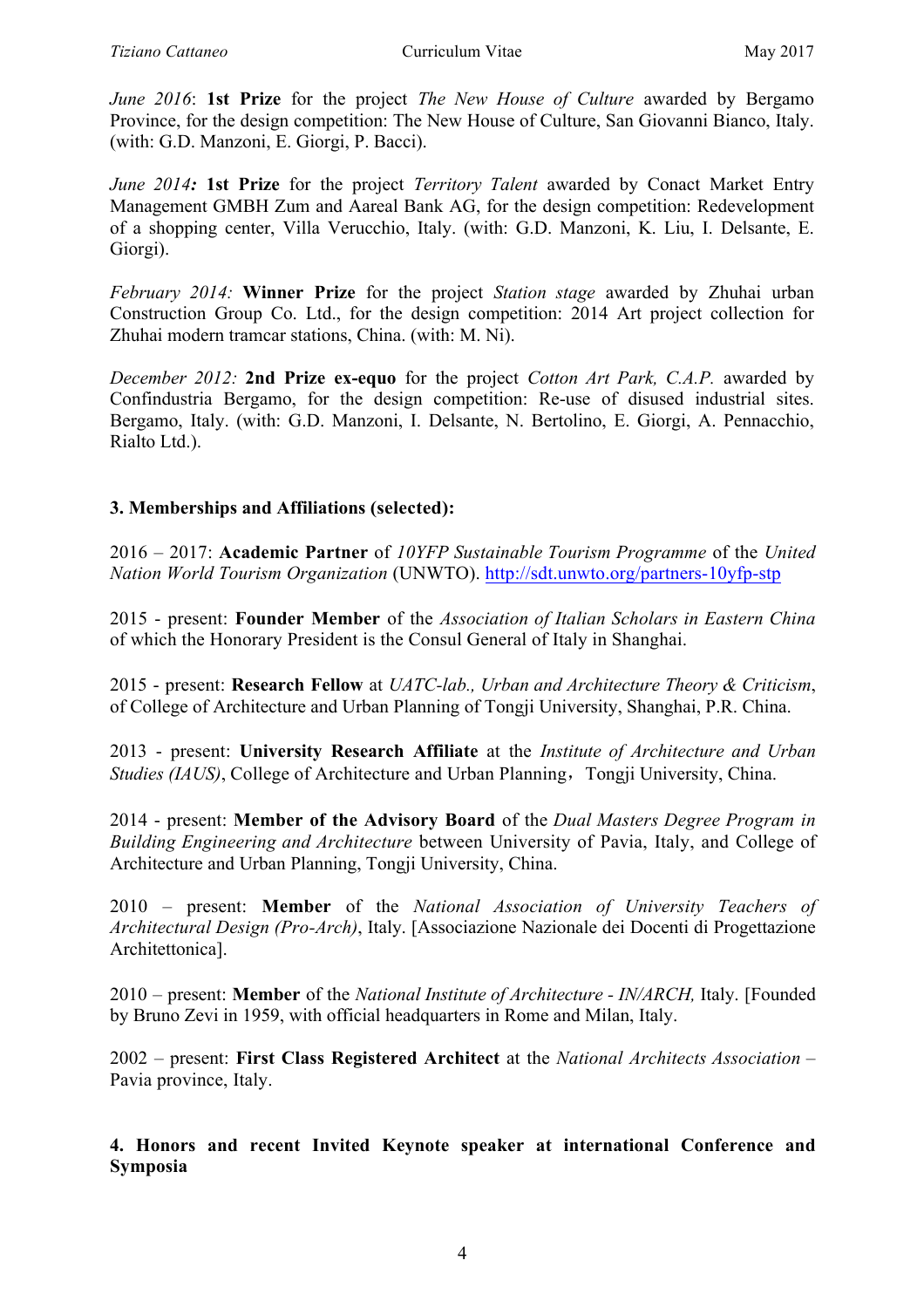*June 2017*: **Keynote lecturer** at the Summer Workshop *From Design to the Building,* Tecnologico de Monterrey campus Leon, Mexico.

*October 2016:* **Chair** at the 3rd International Conference *on Documentation, conservation and restoration of the Architectural heritage and Landscape protection,* University of Pavia, Italy. Oct. 6 -8, 2016.

*September 2016:* **Invited speaker and selected paper** at the Third OIKONET Conference on Global Dwelling: Sustainability - Design – Participation, Grenfell-Baines Institute of Architecture, School of Art, Design and Fashion, University of Central Lancashire, Manchester, UK. Sept. 23, 2016.

*October 2015*: **Keynote speaker** at the Climate CoLab Winner Conference, Massachusetts Institute of Technology, Cambridge, Massachusetts USA.

*August 2015:* **Invited speaker** at *International Academic Conference. Expo as Eco-driver from Shanghai to Milan,* organized by Time+Architectural Journal and Stefano Boeri Architetti, Milan, Italy.

*January 2015:* **Invited speaker** at  $10^{th}$  *Shanghai Biennale City Pavilion - Urban living room*, Jing An Kerry Centre for contemporary art, Shanghai, China.

*September 2014:* **Invited keynote speaker** at the International Design Workshop "*Historic Urban Landscape. New Vision*", Kazan State University of Architecture and Engineering, Russia.

*December, 2013:* **Selected speaker and selected project** at the conference "*Landscape design: engine of economic development*" organized by Italian Association of Landscape and Architecture, Contemporary Art Museum (MACRO), Rome, Italy. [with Giorgia Zurla].

*August 2008:* **Lectio Magistralis** at *Conferencia Magistrales: Intervenciones en Arquitectura Patrimonial*, Faculty of Cultural Heritage Studies, International University SEK, Santiago, Chile.

### **5. Research Project Leadership and Scientific activities**

### **5.1. International and national Research Projects (selected):**

2017 – 2020: **Principal Investigator of the "1000 Talent Plan"** project on *Environmental design, social engagement and sustainability* funded by The Recruitment Program for Foreign Experts, The State Administration of Foreign Experts Affairs of China P.R. China [December  $1<sup>st</sup> 2017$  – September 2020]

2015 – 2017: **Scientific Coordinator and Proposer** of two Erasmus Plus Inter-institutional Agreement, Key Action 1, subject area *ISCED 073 – Architecture and Construction*, between University of Pavia - Tongji University and Kunming University, China, funded by European Community.

2013 – 2014: **Principal Investigator** of the project *JADE. Pavia-Shanghai Joint Architectural Design Studio* within the International Program for Higher Education and Staff Mobility, funded by University of Pavia.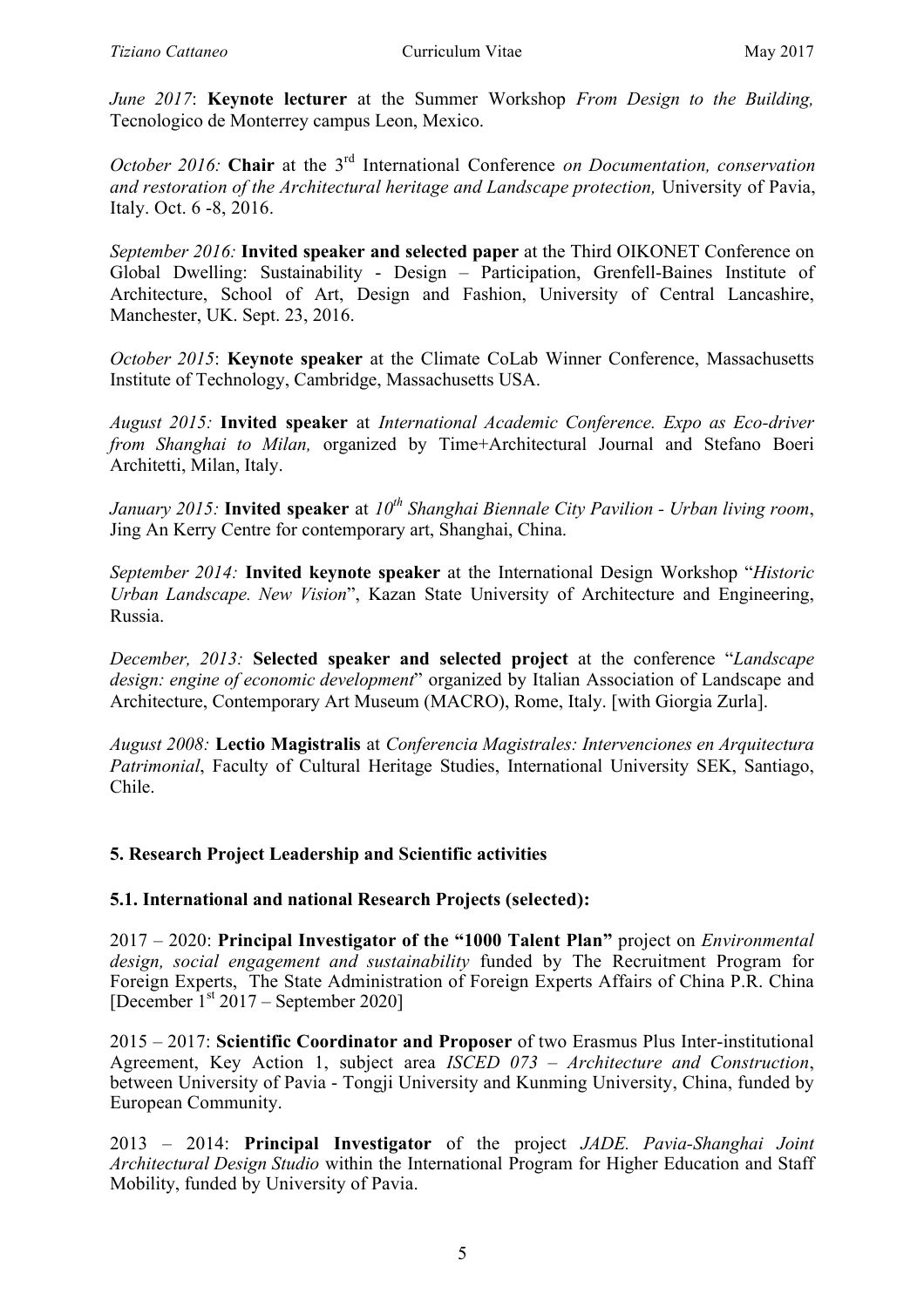2011 – 2013: **Principal Investigator** of the Pavia Unit of the project "*Regeneration and renewal of rural landscape. Design strategies in the surroundings of new urban centres*", funded by The Italian Ministry of Education, University and Research, National Research Program PRIN-MIUR.

2012 – 2015: **Research Unit Member** of the project *REA Cariplo Foundation Project - Network of Excellence for Internationalization of education in the field of Architecture,* funded by Cariplo Foundation, Italy. (Coordinator: R. De Lotto)

2012 – 2014: **Member of the proposing team** of the project "*Dalla rete per la conoscenza al network per competere"* funded by Regione Lombardia within the program ERGON AZIONE 2 - "IRC-2011" Innovazione Ricerca Competitività. [Partner: Assimpredil Ance].

2010 – 2011: **Associated Investigator** of the project *"Il progetto della forma del territorio contemporaneo. Infrastrutture e disegno dello spazio pubblico per la rigenerazione delle aree periurbane"*. Progetti di Ricerca di Ateneo funded by University of Padova. (Coordinator: L. Stendardo)

2010 – 2011: **Associated Investigator** of the project MIUR - COOPERLINK 2010: International University Cooperation - A.F. 2010. *Experience in the projects of recovering and development of the cities and historical centres* funded by MIUR.

# **5.2. Organization of Scientific Meetings**

2017: **Organizing committee and scientific committee Member** of the International design competition *Sustainable Tourism is Possible,* within the *10YFP Sustainable Tourism Programme* of the *United Nation World Tourism Organization* (UNWTO). Tecnologico de Monterrey campus Leon (Mexico). . Mar. 2017 – Nov. 2017.

*December 2016:* **Scientific Coordinator and Co-Organizer** of the International research workshop "*Envisioning The Future Of Cities. Using Boston as a case study"* held at Massachusetts Institute of Technology (MIT), Department of Urban Studies and Planning. Boston-Cambridge, Massachusetts, USA. [Co-organizers: Prof. Tunney Lee (MIT-DUSP) and Antonio Di Mambro (former GSD-Harvard Loeb Fellow]. Dec. 19-22, 2017.

2016: **Organizing committee and scientific committee Member** of the 3rd International Conference *on Documentation, conservation and restoration of the Architectural heritage and Landscape protection,* University of Pavia, Italy. Oct. 6 -8, 2016

2016: **Scientific committee Member** of the international conference *Regional Urbanism in the Era of Globalisation,* hosted by the Centre for Urban Design, Architecture and Sustainability at the University of Huddersfield, UK. Feb. 3 -5, 2016

2013 – 2015: **Chairman and organizer** of 3 scientific roundtable on the topic: *Study Series on Architecture and Urban spatial structure in China's Megacities Suburbs,* held in Pavia [Jun.2014] and Shanghai [Oct.2013 & Sep.2015]. Co-supported by Institute of Architecture and Urban Space, Tongji University and China Lab for Architecture and Urban Studies, University of Pavia.

2015: **Scientific committee Member** of the International Summer School. *Flexible City for Smart Communities* funded by University of Pavia, Italy. September 20 – 27, 2015.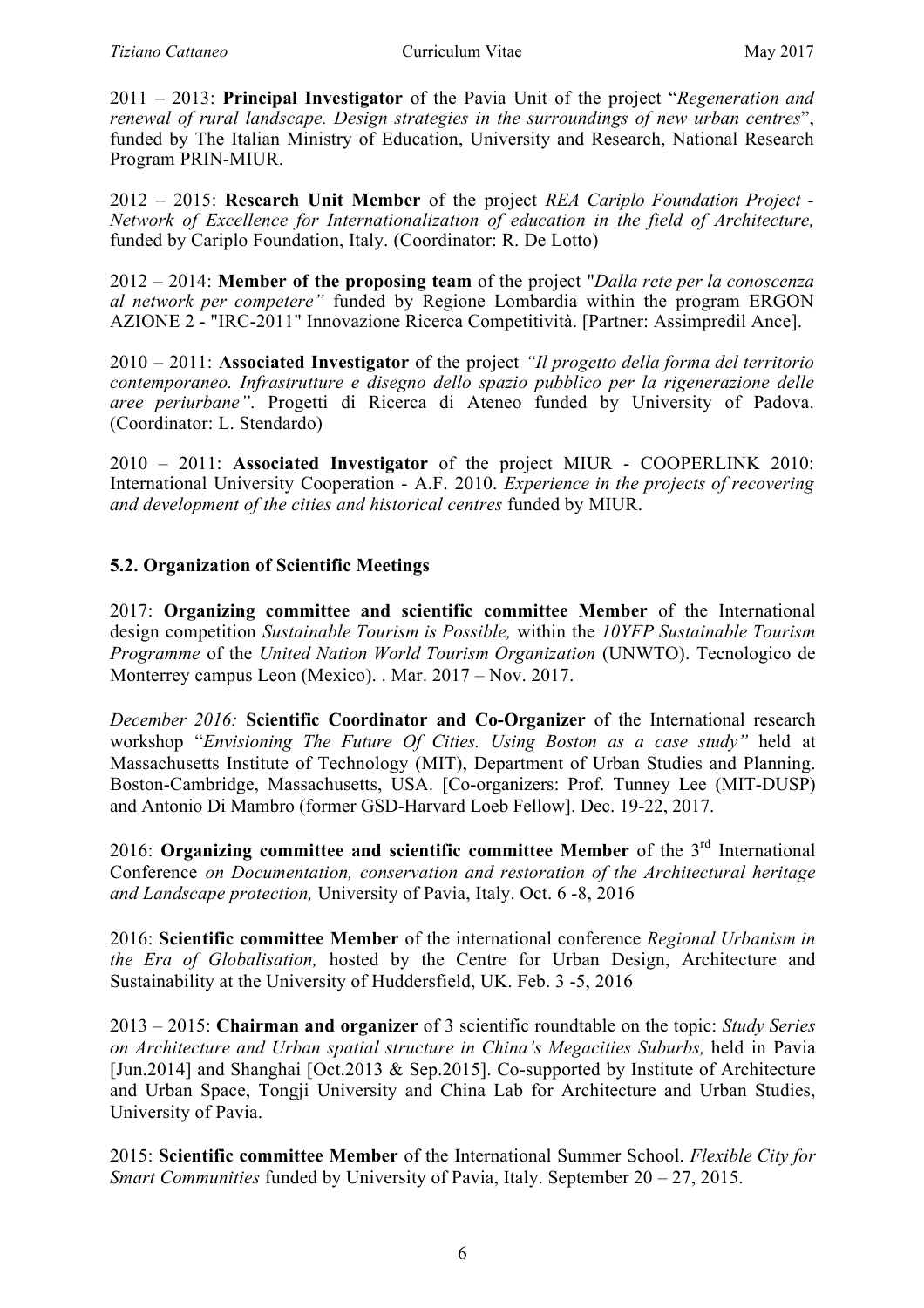2015: **Chairman and organizer** of the *International design workshop. Architecture and Landscape design in Italy for Expo 2015*, co-supported by China Lab., University of Pavia and Faculty of Architecture and Planning of Kunming University, China. Pavia-Milan-Rome, July 18-31, 2015.

2015: **Member of scientific committee and Co-Organizer** of the *Convegno Internazionale PRIN-MIUR. La costruzione degli insediamenti minori lungo i tracciati antichi e sulle strade del futuro*. Ancona, Italy. July 1, 2015.

2014: **Member of scientific committee** of the International Summer School. *Smart Community and Sustainable development. Concept for an innovative housing in Milan*. funded by University of Pavia, Italy. September 15 – 20, 2014.

2014: **Member of scientific committee** of the *Samara International Workshop. Analyzing Samara: a new image for the city*, Samara State University of Architecture, Russia. May 26 – June 02, 2014

2012-13: **Member of scientific committee and Co-Organizer** of 4 research workshops on *Architecture as Heritage* held in: Ancona and Bologna [2012], Pavia and Bari [2013] within the program PRIN2009 funded by MIUR.

2013: **Co-Organizer** of the *2nd International Winter School REA Cariplo Foundation Project. "Pavia-Shanghai. Waterfront renovation"* held at University of Pavia, Italy. Feb. 2013.

2012: **Co-Organizer** of the *1st International Winter School REA Cariplo Foundation Project. "Architectural and urban design for 16 Pier Ferry Terminal in Shnaghai"* held at Tongji University in Shanghai, China. December 2012.

2012 Sept.: **Organizing committee member** of the *Wang Shu. Pritzker Prize Lecture,* Triennale Design Museum, Milan, Italy. September 4, 2012

2004 – 2010: **Co-Organizer / Tutor coordinator (for three editions)** of the *International Design Seminar* supported by Institute for Advanced Study of Pavia (IUSS) and University of Pavia: Zakynthos, Greece [2004]; Shanghai, China [2005 and 2010].

# **5.3. Research Exhibitions and Curatorial projects**

2015: **Academic coordinator** of the project *Open Your Space. Design Interventions in Siping Community, Shanghai,* Collateral event of the *2015 Bi-City Biennale of Urbanism / Architecture of Shenzhen*, China. Dec. 19, 2015 – Mar. 5, 2016.

2014: **Selected research project and Co-Curator** of the project *Open your kitchen* at 10<sup>th</sup> Shanghai Biennale City Pavilion - Urban living room, Jing An Kerry Centre for contemporary art, Shanghai, China. Nov. 23, 2014 – Mar. 31, 2015.

2013: **Selected research project and Curator** of the project *Rural Architectural Intensification* within the Rural urban interaction Section curated by Lou Yongqi at the 2013 Shenzhen Biennale of Urbanism / Architecture: Urban Border, Shenzhen, China. Dec. 6, 2013 – Feb. 28, 2014.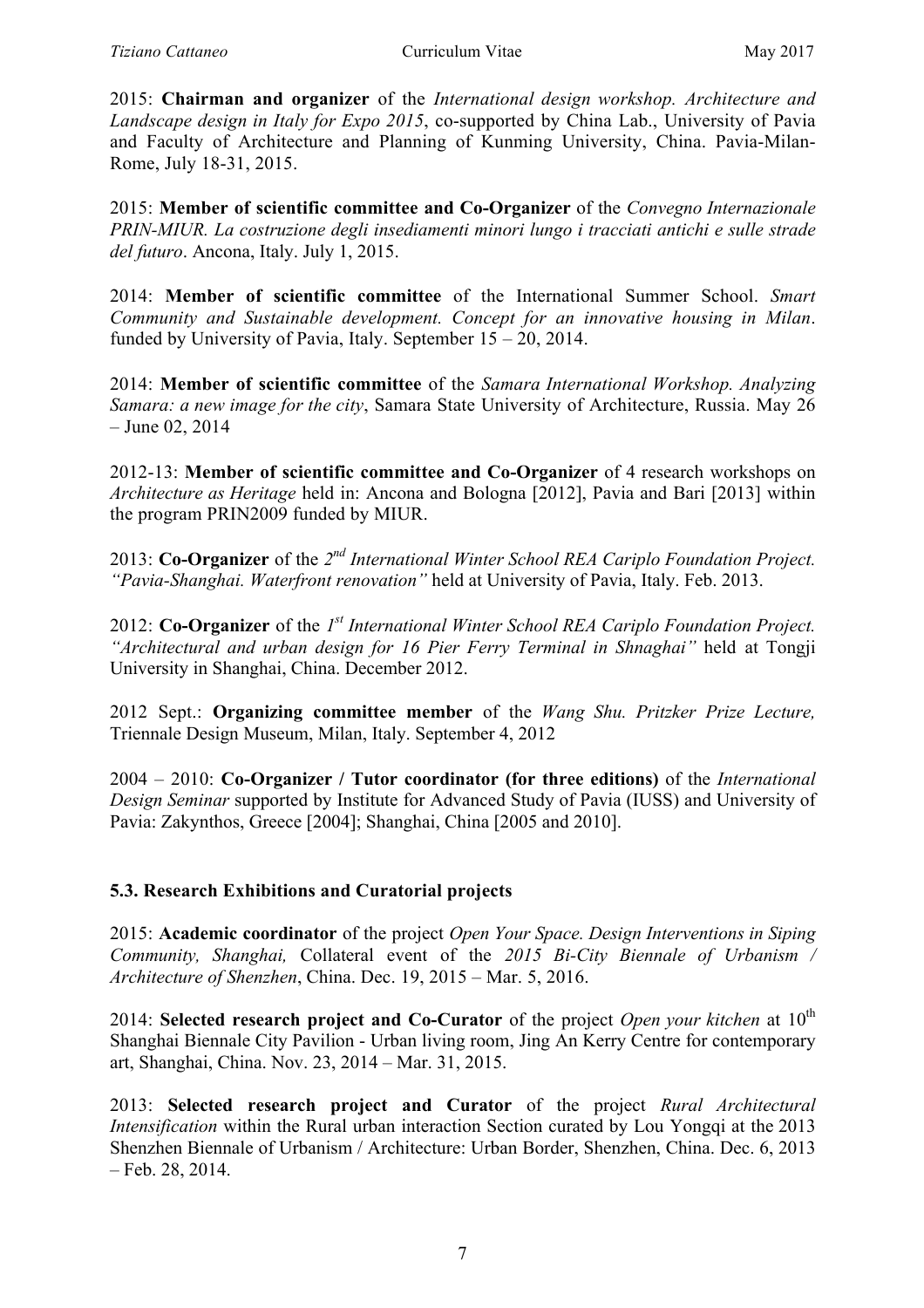2012: **Scientific committee member** of the exhibition *From research to design. Selected architects from Tongji University of Shanghai,* and the *Wang Shu. Pritzker Prize Lecture* Triennale Museum, Milan, Italy. Sep. 4-23, 2012

2012: **Organizing committee member and Co-curator** of the exhibition *Shanghai-Milano. The Expo after the Expo*, Cultural Centre Altinate, Padova, Italy. Mar. 2-11, 2012

2009 Nov.: **Co-curator** of the exhibition *Project's Exhibition - Urban Generation in the Post Industrial Town*, Main Hall, Faculty of Engineering, University of Pavia, Italy. November 3, 2009.

2009 Jun.: **Curator** of the exhibition *UniScape. Progetti di paesaggio del corso di laurea Magistrale in Ingengneria Edile/Architettura*. Great Hall, University of Pavia June 26, 2009

# **5.4. Research visits abroad at renown Universities or Research Centers (officially appointed):**

2016-2017: **Recipient of the "Pavia-Boston Research Grant",** awarded by the University of Pavia to support research visits of outstanding researchers and scholars at the Massachusetts Institute of Technology (MIT), Department of Urban Studies and Planning. [from September 2016 to February 2017]

2016: **Recipient** of the Erasmus Plus mobility grant 2015 – 2016, awarded for research and teaching period at Kunming University, China. [January 2016]

2013 & 2014: **Visiting Associate Professor** at College of Architecture and Urban Planning, Tongji University, Shanghai, China. Appointed (two times) with the Research Expert fellowship for the years 2013 & 2014.

2012 & 2014: **Visiting Professor** at Kazan State University of Architecture and Engineering, Russia within the project of International Research and Practice for Cultural Heritage in 21<sup>st</sup> Century. [September 2014].

2012: **Invited Researcher** at the UCL London, for The Bartlett Architecture's Summer Show - Architectural Design Research and Education Practices. [June 2012].

2005 & 2010: **Visiting Professor** at Faculty of Architecture, Federal University of Bahia, Salvador de Bahia, Brazil, International Design Seminar – Requalificacao Urbana e Cultura da Cidade. [July & August 2010].

2010: **Visiting Professor** at the Escola Tecnica Superior d'Arquitectura de Barcelona-ETSAB, Universidad Politecnica de Catalunya within the program MIUR - Cooperlink 2010. [January & February 2010].

2009: **Visiting Professor** at Escola Tècnica Superior d'Enginyers de Camins Canals i Ports de Barcelona - Universidad Politècnica de Catalunya, Advisory Board of the Master Thesis within the Erasmus Program. [March 2009].

2008: **Visiting Professor** at the Faculty of Architecture, Universidad Central de Chile-UCEN, Santiago de Chile, International Design Seminar "Patrimonio arquitectonico. Fuente de Nueva Arquitectura". [August 2008].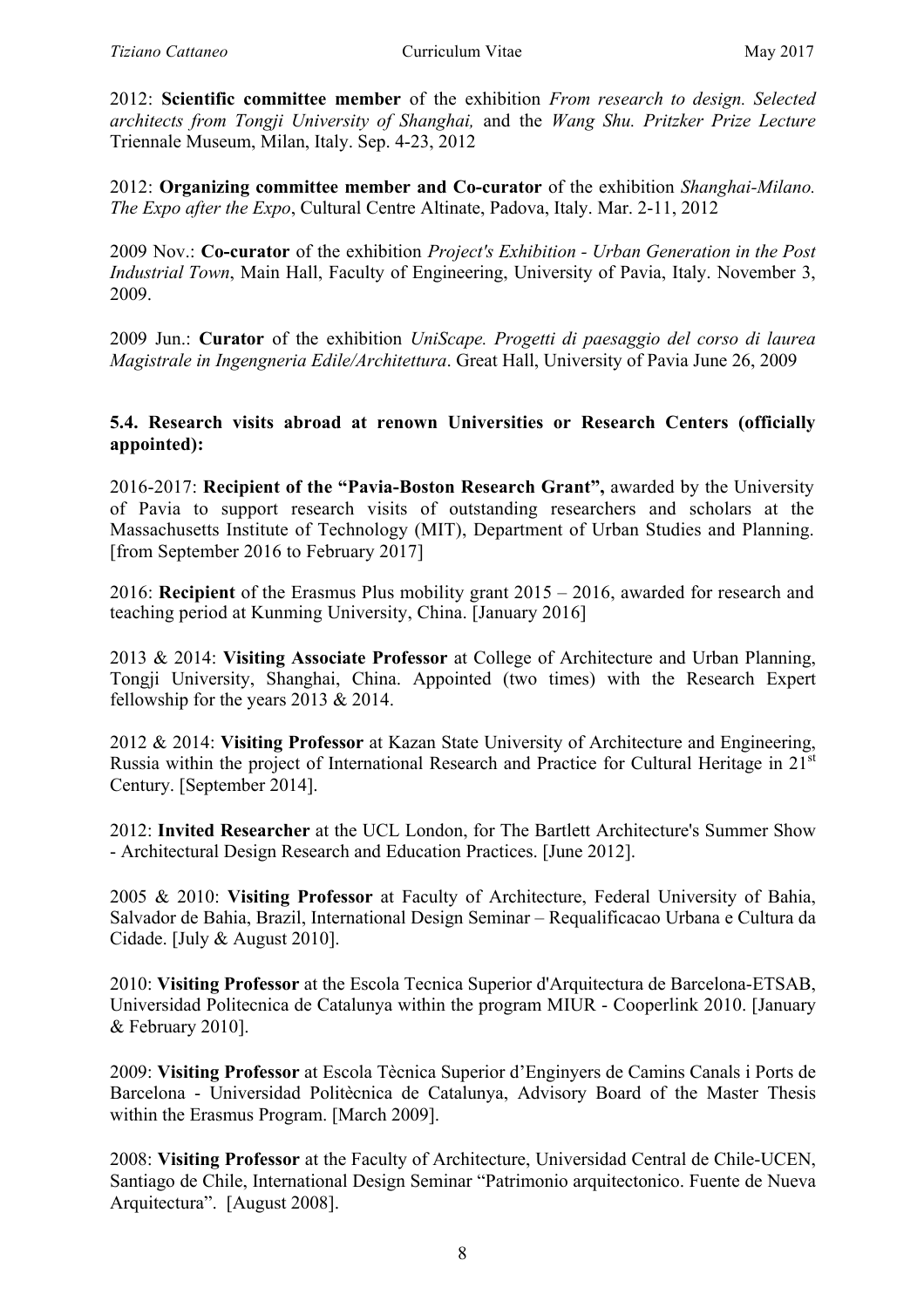# **5.5. Other visits at renown Universities or Research Centers in Italy**

2012 - 2013: **Visiting Researcher** at Dipartimento di Ingegneria civile, edile e di architettura, Università Politecnica della Marche, Ancona, within the research program PRIN2009 funded by MIUR. [Reference: F. Pugnaloni]

2013 May: **Visiting Researcher** at Dipartimento di Scienze dell'Ingegneria Civile e dell'Architettura, Politecnico di Bari within the research program PRIN2009 funded by MIUR. [Reference: A. Calderazzi]

2012 Apr.: **Visiting Researcher** at Dipartimento di Architettura, Alma Mater Studiorum – Università di Bologna, within the research program PRIN2009 funded by MIUR.

2010 Jun.: **Guest Lecturer** at Dipartimento di Ingegneria dell'Energia, dei Sistemi, del Territorio e delle Costruzioni, Univeristà di Pisa, within the program MIUR - Cooperlink 2010.

2009 Jun.: **Visiting Researcher** at Faculty of Architecture "Aldo Rossi" Campus of Cesena, Alma Mater Studiorum – Università di Bologna. [Reference: G. Braghieri]

# **5.6. Editorial and Research project review activities:**

2017 – present: **Editorial Committee member – reviewer** of the UCL Press, Journal, architecture – MPS.

2016 – present: **Editorial Board Member** for the Design Activism Series Tongji Press, Shanghai.

2016: **Registered as expert** at the Register of Expert Peer Reviewers for Italian Scientific Evaluation of the Italian Ministry of Education, University and Research (MIUR), in the panel *SH - Social Sciences and Humanities.*

2016: **Selected as expert** for the review of research grants in the panel SH - Social Sciences and Humanities for the program "Consolidate the Foundations 2015" promoted by University of Tor Vergata, Rome

2015: **Selected as expert** for the review of research grants in the panel SH - Social Sciences and Humanities for the program "Giovani ricercatori protagonisti" promoted by University of Florence.

2012 – present: **Co-Founder and Member of the Scientific Board** of "Text and Context" Book series published by Maggioli Editore, Italy.

2011 – present: **Reviewer** for the Journal of Urban Planning and Development (ASCE).

2011 - present: **Selected as expert** for the review of National research projects - PRIN in the panel *SH - Social Sciences and Humanities* for several programs promoted by MIUR.

2011: **Selected as expert** for the review of research grants in the panel SH - Social Sciences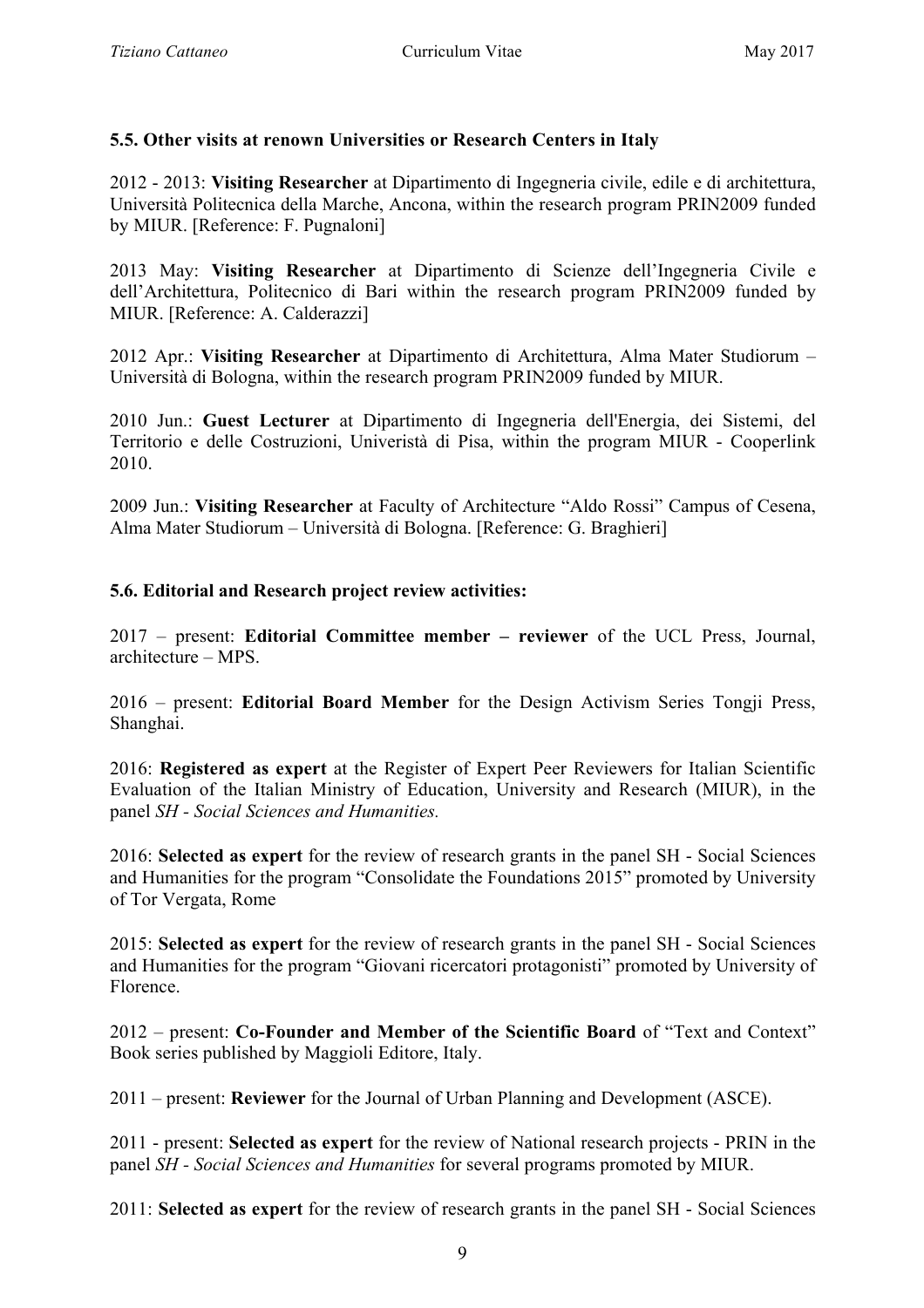and Humanities for the program "POR Calabria FSE 2007/2013" promoted by Mediterranea University of Reggio Calabria.

2011: **Selected as expert** for the review of research projects in the panel SH - Social Sciences and Humanities for the program "FIRB – Futuro in Ricerca 2010" promoted by MIUR.

**5.7. Research by design: research project funded by specific consulting agreement for scientific activity.**

- **Selected Applied research in architectural and urban design, professional consulting and built artifacts:**
- 2013-2015 **Design advisor:** *Project adaptation to Italian design standards for the China Corporate United Pavilion at Milan Expo 2015 site*. Project area: 750 sqm. Client: Tongji Architectural Design Group Co., Ltd. (Project director: Dr. Arch. R. Lizhi). *Built.*
- 2013-2014 **Design advisor:** *Concept Planning for CMI Project Yinhai District, BeiHai*, P.R. China Project area: district. Client: BeiHai Prefecture, China. (with the design team of Land.Au architecture and planning Ltd. Project director: Arch. F. Fen)
- 2011-2013 **Design coordinator:** *Landscape regeneration of Speziana creek in Basiglio*, Milan, Italy. Project area: 96.038 sqm; Funding: 60,000 Euros. Client: Green Oasis Srl. (with the design team of LCPa Lab.).
- 2012 **Principal designer:** *Exhibition design and detailed installation design for the exhibition: From research to design.* Triennale Design Museum, Milan, Italy. Project cost: 50,000 Euros. Client: Triennale di Milano. *Built* (with the design team of RIALTO  $Ltd.$ ).
- 2012 **Principal designer:** *Guidelines for landscape design and architectural design of "Agro-techno village"* in Peschiera Borromeo, Milan, Italy. Project area: 1.3 sqkm; Private funding: 100,000 Euros. Client: Chiara edificatrice Srl. (with the design team of RIALTO Ltd.).
- 2010-2011 **Design coordinator**: *Urban planning strategies and urban morphology description for the new Master plan of Municipality of Pavia*, Italy. Project area: township; Public funding: 250,000 Euros. Client: Municipality of Pavia. (with the design team of Department of Civil Engineering and Architecture).
- 2005-2011 **Principal designer:** *Design of public space of the historical center of San Genesio ed Uniti*, Pavia, Italy. Project area: 900sqm; Project cost: 950,000 Euros. Client: Municipality of San Genesio ed Uniti. *Built.* (with the design team of LCPa Lab.).
- 2005-2009 **Principal designer:** *Architectural restoration of historical building 'Collegio Universitario Cardinal Riboldi and Church of Saint James'*, Pavia, Italy. Project area: 3.500sqm; Project cost: 4,600,000 Euros. Client: Eucentre. *Built.* (with the design team of LCPa Lab.).
	- **Selected project in conjunction with internationally acclaimed architecture firms"**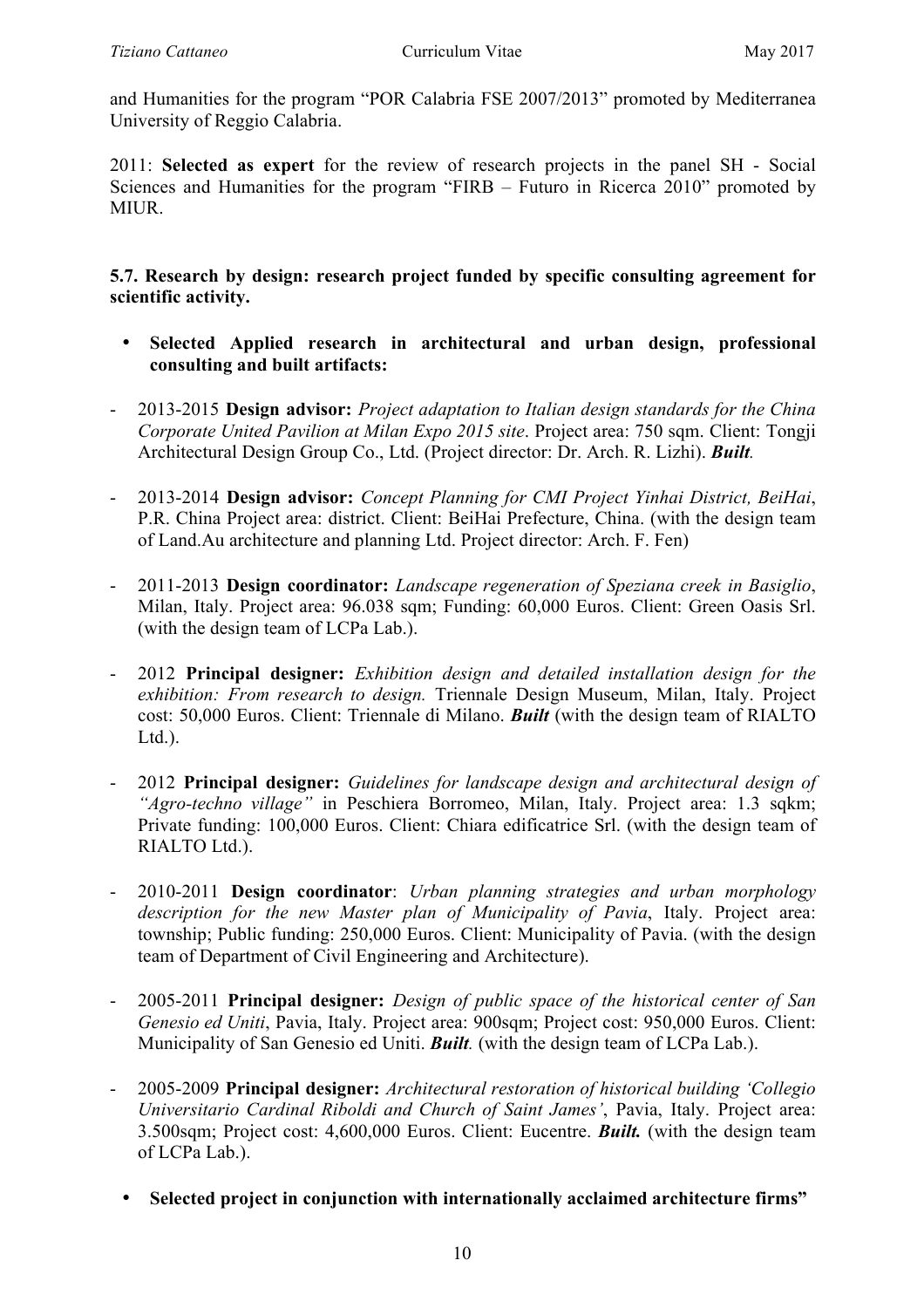- 2011 **Design advisor** for the project "*Regeneration of the waterfront Lido Iride"*, Soro, Sardinia, Italy, with **Giugiaro Design Ltd. and Grandi Architecture & Partners**.
- 2007 **Design advisor** for the project "*New hospital and Park. Ospedale Maggiore Policlinico, Mangiagalli e Regina Elena"*, Milan, Italy, with **Chapman Taylor Llp. - Arch. J. P. Wilson.**
- 2005 **Design advisor** for the project "*New headquarter of the Lombardy Region Government"*, Milan, Italy, with **Steven Holl Architects**.
- 2004 **Design advisor** for the project "*Regeneration of the public space Darsena"*, Milan, Italy, with **Eduardo Souto deMoura Arquitectos Ltd.**

### **6 Research skills and Publications**

### **6.1. Research**

Tiziano Cattaneo has the proven experience, knowledge, and leadership to head international projects:

- He has already gained a large amount of experience on urbanization and development of rural-urban areas (notably he has been granted by Italian Ministry of Research - MIUR, through the program National Research Program - PRIN 2009, the work has been published in international conference, magazine and monographs).

- He has worked on international research in China, in collaboration with Prof. Zheng Shiling, College o Architecture and Urban Planning of Tongji University.

- Since 2010 he has gained a large amount of experience on work in-between the Italian and Chinese context in both research and education.

- He has contributed to the development of several academic outputs on the specific field of design of rural landscapes, notably he is the founding director of the Rural Architectural Intensification research group.

- He has contributed to the development of several academic outputs on the specific field of design and the visualization of contemporary architecture and envisioning contemporary Chinese architecture through publication and international exhibition, notably he is the founding director of the China Lab. for Architecture and Urban Studies.

- He combines a good theoretical knowledge with an eye for practical applicability.

- He has good contacts with researchers and prominent scholars worldwide working on the topic of contemporary spatial and social transformation of contemporary urban landscape.

- He has good managerial qualities, and can successfully lead and motivate a group of colleagues and young researchers.

- Since 2013 he has also been in regular contact with Prof. Jeffrey Johnson, who is the founding director of the China Megacities Lab. at Columbia University, USA and Director of the School of Architecture of the University of Kentucky, USA.

- On the European front, he has constant scientific collaborations with several universities. Moreover the he has contacts with former colleagues Dr. Nadia Bertolino, School of Architecture, The University of Sheffield (UK) and Prof. Ioanni Delsante School of Art, Design and Architecture, University of Huddersfield (UK).

- Since 2015 he has been in regular contact with Prof. T. Lee, Emeritus Professor at the Department of Urban Studies and Planning of Massachusetts Institute of Technology (MIT), working on the topic of urban design for smart and sustainable neighborhood with the aim to create a bridge of knowledge between U.S.A.-Europe-China

- Moreover from 2016 to present he has been appointed Catalyst and Evaluation Fellow for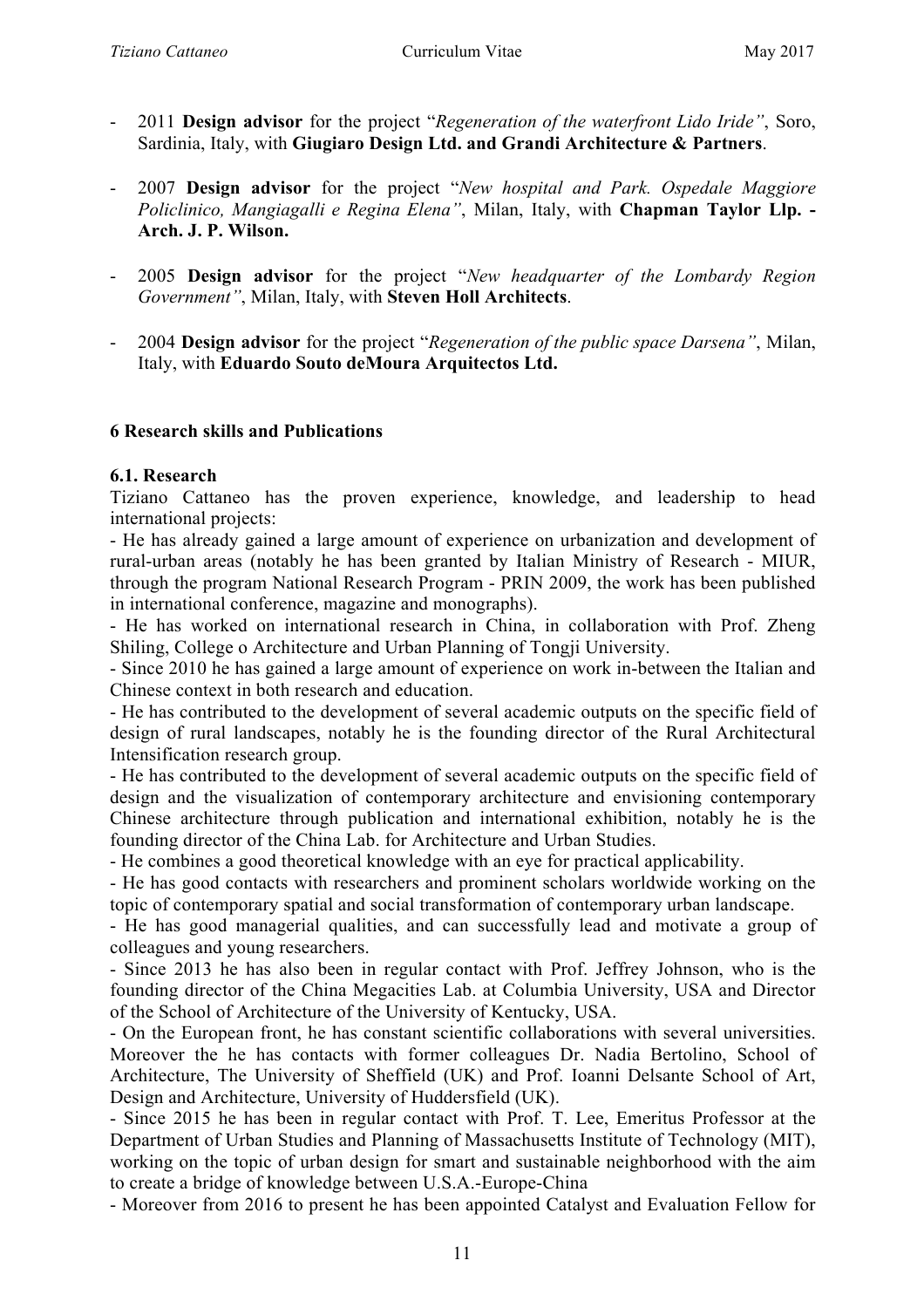the Buildings Contest of the MIT Climate Co Lab of the Massachusetts Institute of Technology, Cambridge, Massachusetts, USA starting a scientific dialogue on how Architectural and Urban Design can respond to Climate Change.

# **6.2. Publications**

Author/co-author of numerous scientific works published in national and international books, journals and conference proceedings.

Author/co-author of:

- 10 Monographs
- 5 Book chapters
- 20 Scientific articles and essays in book
- 15 Articles in in peer-reviewed international journals,
- 3 Articles translated in Chinese and published in leading scientific journals in China
- 27 Papers in peer-reviewed in international conference proceedings
- 21 Research report (unpublished elsewhere)

# **6.3. Twenty (20) selected publications**

# *- Recent Articles in peer-reviewed scientific journals*

- 1. R. De Lotto, T. Cattaneo, E. Giorgi, E.M. Venco, Coherences and Differences among EU, US and PRC Approaches for Rural Urban Development: Interscalar and Interdisciplinary Analysis. *Sustainability* 2017, 9, 537. ISSN 2071-1050
- 2. T. Cattaneo, E. Giorgi, M. Ni and G.D. Manzoni. Sustainable Development of Rural Areas in the EU and China: A Common Strategy for Architectural Design, Research Practice and Decision-Making. *Buildings*. 2016; 6(4):42. ISSN 2075-5309
- 3. E. Giorgi, T. Cattaneo and G.D. Manzoni. Participation for sustainability. Why looking back to design the future? in *Volume Number 173 in "WIT Transactions on State-of-theart in Science and Engineering"*; 2016, 90. ISSN: 1755-8336.
- 4. T. Cattaneo, R. De Lotto and E. M. Venco. Functional Reuse and Intensification of Rural-Urban Context: Rural Architectural Urbanism. *International Journal of Agricultural and Environmental Information Systems*, Volume 7, Issue 1, January-March 2016; pp. 1-27. IGI Global Publisher. DOI: 10.4018/IJAEIS.2016010101.
- 5. R. De Lotto, T. Cattaneo, E.M. Venco, S. Sturla and S. Morettini. Planning Support Tool for Rural Architectural Intensification. In B. Murgante, S. Misra, A.M.A.C. Rocha, C. Torre, J. G. Rocha, M.I. Falcão, D. T. Bernady, O. Apduhan, O. Gervasi (Eds.). *Computational Science and Its Applications – ICCSA 2014*. 14th International Conference Guimarães, Proceedings, Part IV, LNCS 8582. pp 344-355. Springer, 2014.

### *- Monographs*

- 6. T. Cattaneo (Ed.). *Study on Architecture and Urban Spatial Structure in China's Mega-Cities Suburbs*. Mantua: Universitas Studiorum S.r.l. - Casa Editrice, 2016. ISBN: ISBN: 978-88-97683-83-4; DOI: 10.14671/9788897683834. (English)
- 7. T. Cattaneo, M. Ni and R. De Lotto. *Architecture and rural urbanism in Europe. New cities and villages regeneration*. Hong Kong: Si Ji Publishing Company Limited, 2015. ISBN: 978-988-8322-40-4. (English)
- 8. T. Cattaneo and R. De Lotto. *Rural-Urbanism-Architecture. Design strategies for small towns development*. Florence: Alinea Editrice, 2014. ISBN: 978-88-6055-839-8.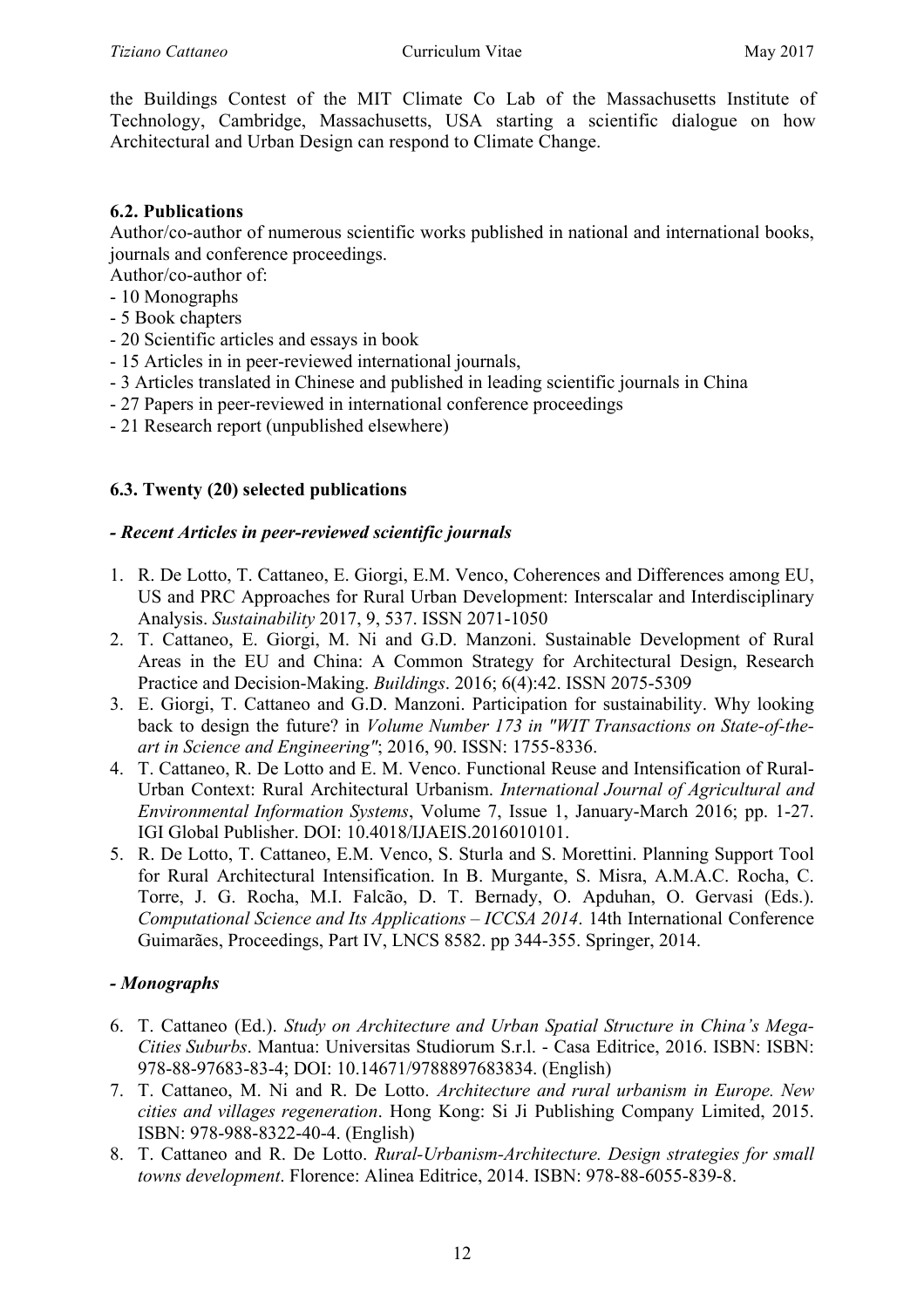9. T. Cattaneo. *Composizione e architettura del verde domestico. (Composition of domestic green architecture)*. Santarcangelo di Romagna, Rimini: Maggioli Editore, 2012. ISBN: 978-883876199X. (Italian)

# *- Book chapters single authored unless stated*

- 10. T. Cattaneo. *Valorizzazione – qualificazione del paesaggio rurale. Strategie compositive nei territori dei nuovi centri urbani*. In F. Pugnaloni. Architecture as Heritage. pp. 526- 534. Ancona: Il lavoro Editoriale, 2014. ISBN: 978-8876637599. (Italian)
- 11. T. Cattaneo, X. Li, I. Delsante and Y. Chen. *From Research to Design. Selected architects from Tongji University of Shanghai*. In I. Delsante (Ed.). From Research to Design. pp. (48)55-104. Bologna: Editrice Compositori, 2012. ISBN: 978-88-7794-783-3. (English)
- 12. T. Cattaneo, L. Huang, J. Cheval. *Tongji – University of Pavia: Concept Plan & Key Nodes Design for South Bund Waterfront, Shanghai*. In S. Ben (Ed.), International Design Program. CAUP Tongji University. pag. 204-205. Shanghai: Tongji University Press, 2012. ISBN: 978-7-5608-4867-9. (English and Chinese).

# *- Scientific Papers in peer-reviewed conferences proceedings*

- 13. T. Cattaneo, Y. Sha, E. Giorgi, G.D. Manzoni. *Identity+Innovation: how to give hope and opportunities to forgot suburbs. A comparative study between EU and China*. In C. Gambardella (Ed.). Heritage and Technology. Mind, Knowledge, Experience. – Proceedings of Le vie dei Mercanti, XIII International Forum. pp. 1363-1372. Naples: La scuola di Pitagora editrice, 2015. ISBN: 978-88-6542-416-2. (English)
- 14. T. Cattaneo. *Rural Architectural Intensification. Regeneration strategies of rural towns.* In Proceedings of 3rd Annual International Conference on Architecture and Civil Engineering (ACE 2015). pp. 533-540. Singapore: GSTF 2015. Print ISSN: 2301-394X, E-Periodical ISSN: 2301-3958, doi: 10.5176/2301-394X\_ACE15.2. (English)
- 15. R. De Lotto, T. Cattaneo, E.M. Venco, S. Sturla and S. Morettini. *Planning Support Tool for Rural Architectural Intensification*. In B. Murgante, S. Misra, A.M.A.C. Rocha, C. Torre, J. G. Rocha, M.I. Falcão, D. T. Bernady, O. Apduhan, O. Gervasi (Eds.). Computational Science and Its Applications – ICCSA 2014. 14th International Conference Guimarães, Proceedings, Part IV, LNCS 8582. pp 344-355. Springer, 2014. ISSN 0302-9743; ISSBN 978-3-319-09146-4; DOI 10.1007/978-3-319-09147-1; e-ISSN 1611-3349; e-ISBN 978-3-319-09147-1

# *- Papers in architectural design journals in China [translated in Chinese]*

- 16. T. Cattaneo, M. Ni, *From regeneration of Cascina Triulza to Global Farm 2.0. A Rural Urbanism and Architecture case in Expo Milan 2015.* Time+Architecture n. 144– 2015/4:56-61, 2015. ISSN 1005-684X, CN31-1359/TU. (Chinese and English).
- 17. T. Cattaneo, Y. Sha and Y. Ji, *Architectural Design Strategies for the Rural Development in Europe*. Urban Architecture (UA), 2015(1), 109-111. ISSN: 1673-0232, CN: 23- 1528/TU. (Chinese and English).
- 18. T. Cattaneo. *Five Projects Five Concepts. Post-Expo Development in Urban Best Practices Area of Expo 2010 Shanghai*. Time+Architecture, 2011/1, p. 68-71. ISSN 1005- 684X, CN31-1359/TU. (Chinese and English).

# *- Papers in a leading architectural design magazine in Italy*

19. T. Cattaneo, K. Liu, M. Ni. *Shanghai architecture and identity*. THE PLAN Vol. 83:06– 09, 2015. ISSN:1720-6553. (English and Italian)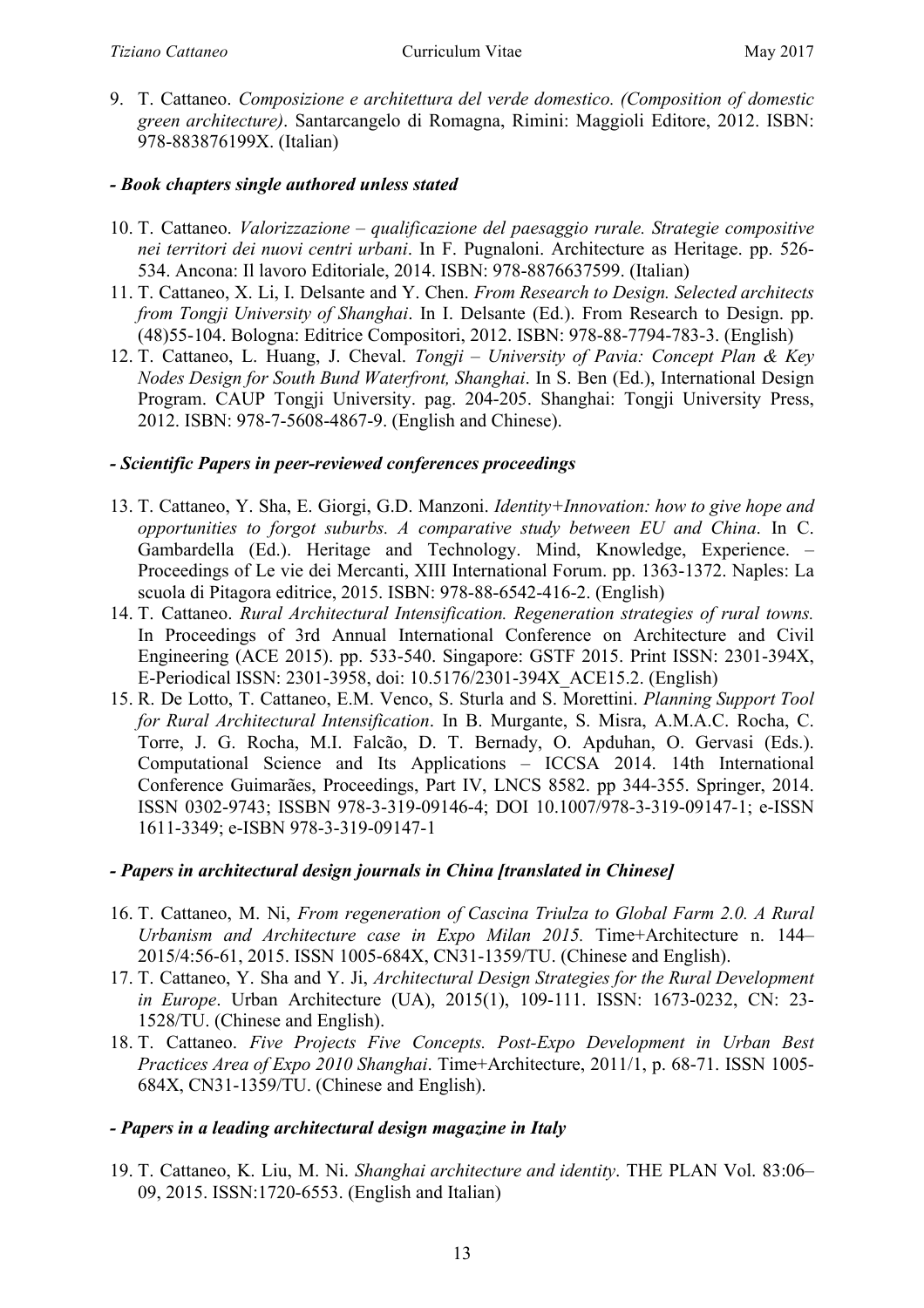20. T. Cattaneo, K. Liu, M. Ni. *Beijing's architectural super-grid*. THE PLAN Vol. 78:16–19, 2014. ISSN:1720-6553. (English and Italian)

### **7. Management of teaching programs**

2014 – 2015 – 2016: **Member** of the Evaluation Committee for the admission at the Master Degree course in Building Engineering/Architecture at the University Pavia. [Apr. 2014; Sep. 2015; Sep. 2016].

2015 Jun./Jul. **Member** of the Evaluation Committee for the Professional Practice Exam (Esame di Stato) for qualified Engineering profession in Italy, I Session 2015, National Engineering Association and University of Pavia.

2015 – present: **Academic supervisor** of the students internship in the field of Architectural design for the Faculty of Engineering, University of Pavia, Italy.

2011 – present: **Member** of the Dual Master degree Committees, Master in Building Engineering and Architecture, between Tongji University and University of Pavia. China-Italy

2007 – present: **Member** of the Master degree Committees, Master in Building Engineering/Architecture, University of Pavia, Italy.

2008 – 2012: **Manager** of the graduation committees for the Master degree in Building Engineering / Architecture, University of Pavia, Italy.

2008 – 2012: **Operational representative Manager** of Master in Building Engineering/Architecture, University of Pavia, Italy, with responsibilities at the level of course scheduling, organization of international design seminars, editorial coordination of internal research program, student internships.

# **8. Teaching Activities**

### **8.1. Supervision of Graduate Students and Postdoctoral Fellows**

2011 – present: **Supervisor** of 22 Master dissertations, Dual Master Degree in Architecture between University of Pavia, Italy and Tongii University, P.R. China.

2006 – present: **Supervisor** of 83 Master dissertations, Master Degree in Building Engineering/Architecture, University of Pavia, Italy

2011 – present: **Co-Supervisor** of 3 Postdoctoral research grants, Department of Civil Engineering and Architecture, University of Pavia, Italy.

2015 – 2016: **Supervisor** of 15 Master End of Study Projects, Master Degree in Design, Atlantique Nantes School of Design in partnership with the College of Fine Arts of Shanghai University.

### **8.2. Teaching activities as Visiting Professor at renowned international Universities**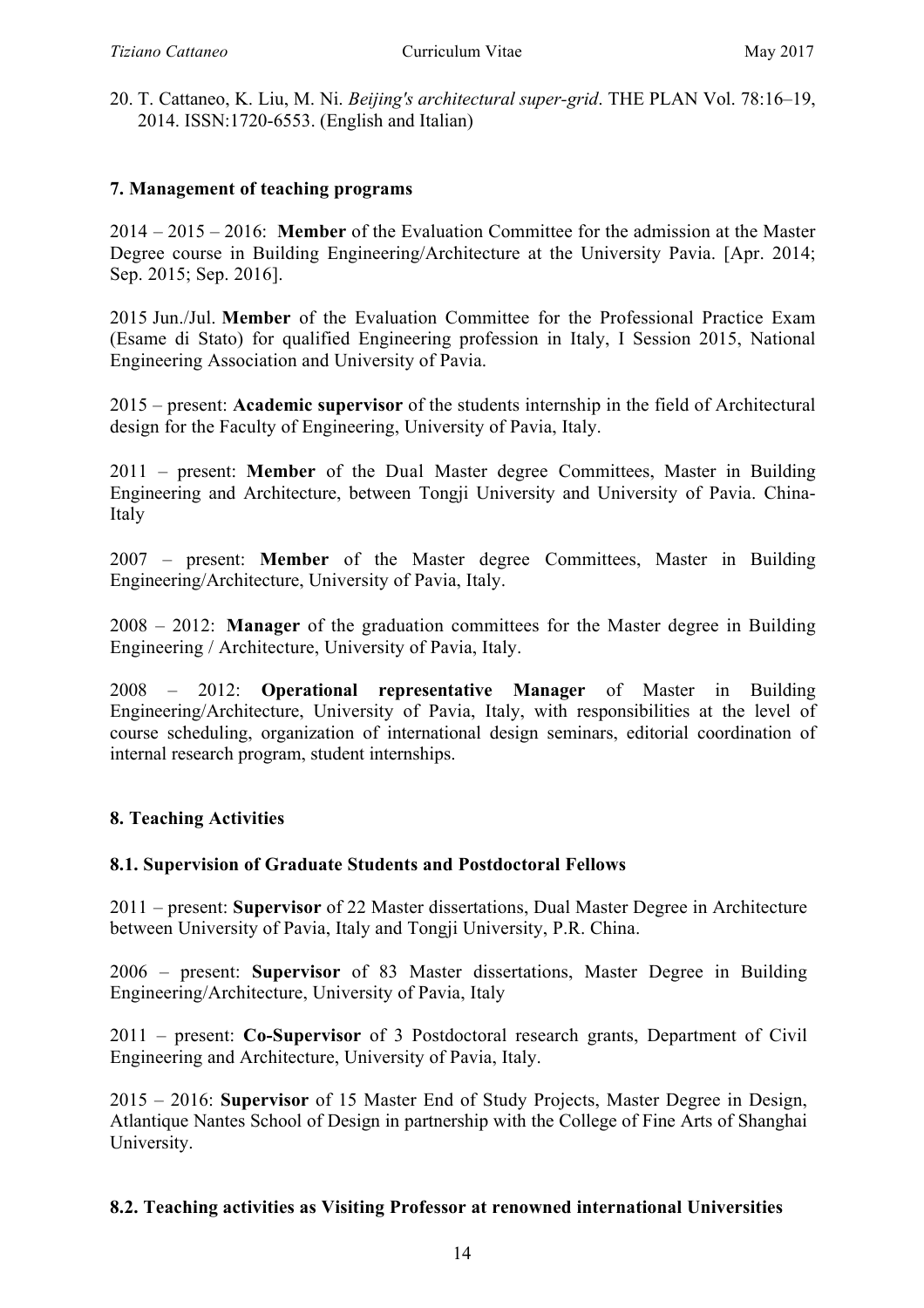a.y. 2015-16: Architectural design studio within the Erasmus Plus mobility grant 2015 – 2016, at Faculty of Architecture and City Planning, Kunming University of Science and Technology, China. [Fall Semester, Jan. 11-22, 2016] [*Guest lecturer*], in English.

a.y. 2015-16: China Studio - End of Study Master Course at the Atlantique Nantes School of Design in partnership with the College of Fine Arts of Shanghai University [Fall Semester, Sep. 2015-Feb 2016] [*Main lecturer*], in English.

a.y. 2014-15: Landscape planning design at College of Architecture and Urban Planning, Tongji University, Shanghai, China. [Spring Semester 2014-15], [*Main lecturer*], in English.

a.y. 2013-14: Urban Design studio at College of Architecture and Urban Planning, Tongji University, Shanghai, China. [Fall Semester 2013-14], [*Main lecturer*], in English.

a.y. 2011-12: Architectural Design Studio - Project: Concept Plan & Key Nodes Design for South Bund Waterfront, at College of Architecture and Urban Planning, Tongji University, Shanghai, China, [Fall Semester, Dec. 15, 2011 – Jan. 6, 2012] [*Main lecturer*], in English.

a.y. 2009-10: Appointed Member of the Master degree committee at the Escola Tècnica Superior d'Enginyers de Camins Canals i Ports de Barcelona - Universidad Politècnica de Catalunya. [June 2009].

# **8.3. Teaching activities at Graduate level in Italy:**

a.y. 2014-15; 2015-16; 2016-17: Architettura e Composizione Architettonica 1, (Architectural Design 1), Corso di Laurea in Ingegneria Edile - Architettura, Università degli Studi di Pavia, [*Main lecturer*], in Italian.

a.y. 2015-16; 2016-17: Architectural composition 3, Dual Master Degree in Building Engineering and Architecture, between University of Pavia and Tongji University in Shanghai. [*Main lecturer*], in English.

a.y. 2012-13; 2013-14: Architectural Design Studio, Corso di Laurea in Ingegneria Edile - Architettura, Università degli Studi di Pavia, [*Main lecturer*], in English.

a.y. 2011-12; 2012-13: Landscape Design, Italian-Chinese Curriculum in Building Engineering and Architecture, Dual Master Degree Program between University of Pavia and Tongji University in Shanghai. [*Main lecturer*], in English.

a.y 2009-10; 2010-11; 2011-12: Architettura e Composizione Architettonica 4, (Architectural Design 4), Corso di Laurea in Ingegneria Edile - Architettura, Università degli Studi di Pavia, [*Main lecturer*], in Italian.

a.y 2008-2009: Architettura e composizione architettonica 3 - modulo B, (Architectural Design 3 – B module), Corso di Laurea in Ingegneria Edile - Architettura, Università degli Studi di Pavia, [*Main lecturer*], in Italian.

a.y 2005-06; 2006-07; 2007-08; 2008-09; 2009-10; 2010-11: Progettazione del paesaggio, (Landscape Design), Corso di Laurea in Ingegneria Edile - Architettura, Università degli Studi di Pavia, [*Main lecturer*], in Italian.